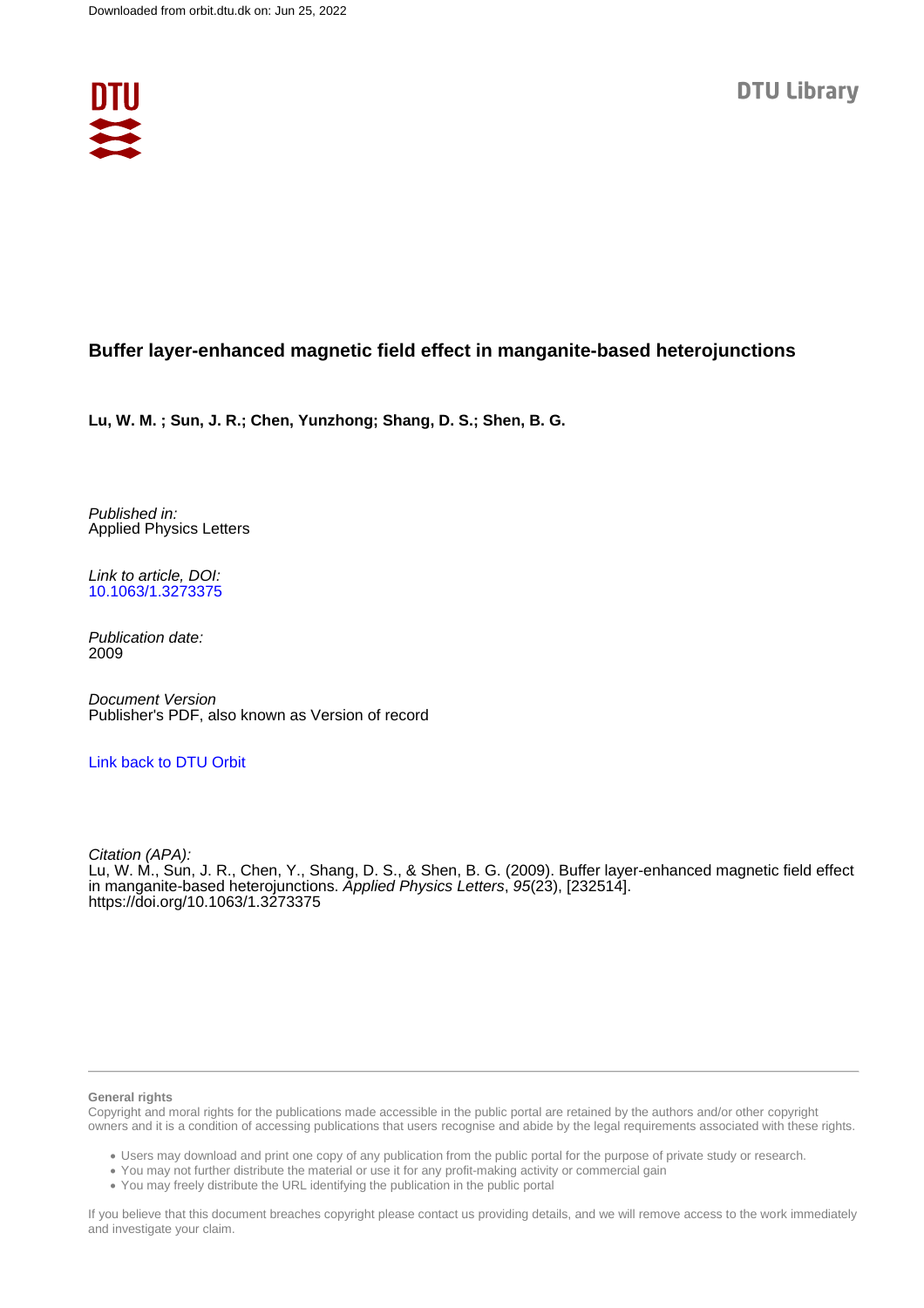



## **Buffer layer-enhanced magnetic field effect in manganite-based heterojunctions**

[W. M. Lü](http://scitation.aip.org/search?value1=W.+M.+L�&option1=author), [J. R. Sun,](http://scitation.aip.org/search?value1=J.+R.+Sun&option1=author) [Y. Z. Chen](http://scitation.aip.org/search?value1=Y.+Z.+Chen&option1=author), [D. S. Shang,](http://scitation.aip.org/search?value1=D.+S.+Shang&option1=author) and [B. G. Shen](http://scitation.aip.org/search?value1=B.+G.+Shen&option1=author)

Citation: [Applied Physics Letters](http://scitation.aip.org/content/aip/journal/apl?ver=pdfcov) **95**, 232514 (2009); doi: 10.1063/1.3273375 View online: <http://dx.doi.org/10.1063/1.3273375> View Table of Contents:<http://scitation.aip.org/content/aip/journal/apl/95/23?ver=pdfcov> Published by the [AIP Publishing](http://scitation.aip.org/content/aip?ver=pdfcov)

#### **Articles you may be interested in**

[Buffer layer-induced positive magnetoresistance in manganite-based heterojunctions](http://scitation.aip.org/content/aip/journal/jap/111/7/10.1063/1.3673858?ver=pdfcov) J. Appl. Phys. **111**, 07D711 (2012); 10.1063/1.3673858

[Buffer-layer-enhanced magnetic field effect in La0.5Ca0.5MnO3/LaMnO3/SrTiO3:Nb heterojunctions](http://scitation.aip.org/content/aip/journal/jap/109/7/10.1063/1.3562916?ver=pdfcov) J. Appl. Phys. **109**, 07C729 (2011); 10.1063/1.3562916

[Manganite-based magnetic tunnel junction with piezoelectric barrier](http://scitation.aip.org/content/aip/journal/jap/105/7/10.1063/1.3054380?ver=pdfcov) J. Appl. Phys. **105**, 07C907 (2009); 10.1063/1.3054380

[Effects of magnetic field on the manganite-based bilayer junction](http://scitation.aip.org/content/aip/journal/apl/84/9/10.1063/1.1664032?ver=pdfcov) Appl. Phys. Lett. **84**, 1528 (2004); 10.1063/1.1664032

[Correlation between structure and magnetic properties of manganite-based multilayers](http://scitation.aip.org/content/aip/journal/jap/93/10/10.1063/1.1543894?ver=pdfcov) J. Appl. Phys. **93**, 7244 (2003); 10.1063/1.1543894





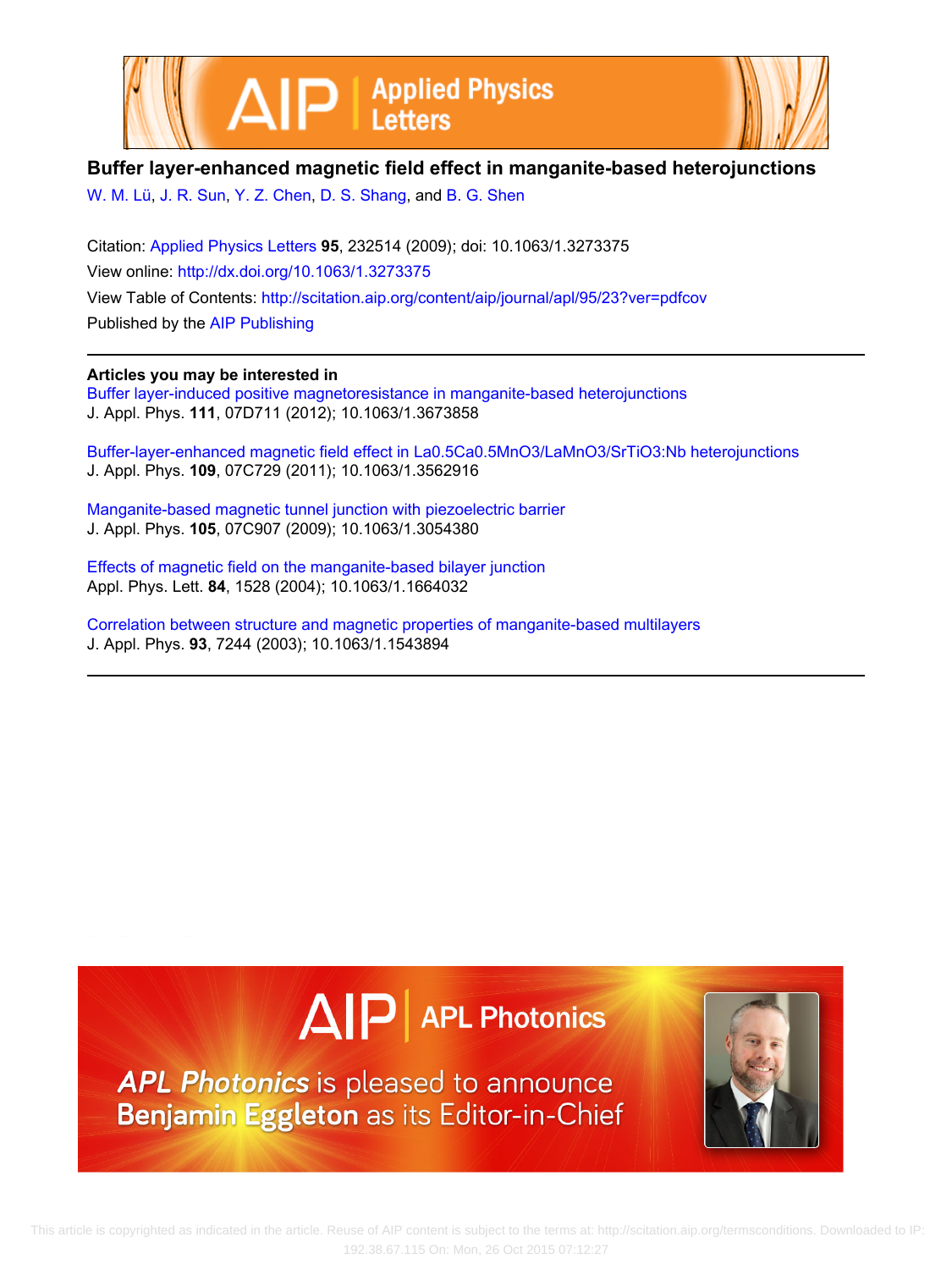# **[Buffer layer-enhanced magnetic field effect in manganite-based](http://dx.doi.org/10.1063/1.3273375) [heterojunctions](http://dx.doi.org/10.1063/1.3273375)**

W. M. Lü, J. R. Sun, $a^2$  Y. Z. Chen, D. S. Shang, and B. G. Shen *Beijing National Laboratory for Condensed Matter Physics and Institute of Physics, Chinese Academy of Sciences, Beijing 100190, People's Republic of China*

Received 26 September 2009; accepted 20 November 2009; published online 11 December 2009-

Influence of magnetic field on the rectifying property of the  $La_{0.67}Ca_{0.33}MnO_3/LaMnO_3$ SrTiO<sub>3</sub>:0.05 wt %Nb heterojunctions has been studied. In addition to an enhanced magnetic response of the current-voltage characteristics, a field-induced increase in junction resistance, which is an effect different from that in the junctions without the  $LaMnO<sub>3</sub>$  layer, is observed. The positive magnetoresistance is further found to show a systematic variation with the thickness of the  $LaMnO<sub>3</sub>$ layer (*t*), growing rapidly with the increase of layer thickness and getting a maximum of  $\sim$ 91% at  $t=4$  nm  $(T=50 \text{ K}$  and  $\Delta H=5 \text{ T}$ ). Analysis of the current-voltage and capacitance-voltage characteristics indicates a field-induced growth of interfacial barrier, which is responsible for the abnormal effect observed here. © *2009 American Institute of Physics*. doi[:10.1063/1.3273375](http://dx.doi.org/10.1063/1.3273375)

Because of the strong magnetic-conductive correlation in manganites,<sup>1</sup> magnetic field is expected to have an important impact on manganite-based junctions. Due to the presence of an interfacial layer that is insensitive to external field, $\lambda^2$ however, the influence of magnetic field on the currentvoltage characteristics, when they are dominated by thermionic emission, is rather weak,  $3,4$  $3,4$  though tunneling or leakage current enhances considerably.<sup>2</sup> Moreover, in addition to the magnetic-conductive coupling, the order-disorder transition of the spin, orbital, and charge degrees of freedom of the manganites has also been severely depressed in manganite junctions. To incorporate the distinctive features of the manganite into corresponding devices, an approach that can depress the unexpected interface effect has to be explored. Recently, Yamada *et al.*<sup>[5](#page-4-4)</sup> found that the interfacial ferromagnetism of the  $La_{0.6}Sr_{0.4}MnO_3$  film can be significantly enhanced by a neighboring  $LaMnO<sub>3</sub>$  layer. This suggests a possibility to modify interfacial properties of the junction by introducing a proper buffer layer. In this letter, we report a comprehensive study on the effect of magnetic field on the La0.67Ca0.33MnO3 /LaMnO3 /SrTiO3 : 0.05 wt *%*Nb LCMO/ LMO/STON) junctions. The magnetic field effect is greatly modified by buffer layer. In addition to an enhanced magnetic response of rectifying behavior, a field-induced growth in junction resistance, which is an effect completely different from that observed in the junctions without a buffer layer, is observed. This effect is further found to vary systematically with the LMO layer, and the strongest effect occurs at the layer thickness of  $\sim$  4 nm.

The LCMO/LMO/STON junction was fabricated by growing, via pulsed laser ablation, first a LMO layer with a thickness between 0 and 12 nm then a LCMO film of  $\sim$ 150 nm on (100) STON substrate. The substrate temperature was kept at 700  $\degree$ C and the oxygen pressure at  $\sim$ 10 Pa (for the LMO film) or  $\sim$  80 Pa (for the LCMO film) during the preparation. The film thickness was controlled by deposition time. For sample characterization, LMO and LCMO films with the thickness of the corresponding layers in

LCMO/LMO/STON were also prepared on  $SrTiO<sub>3</sub>$  substrates. The out-of-plane lattice constant of the LMO film is  $\sim$ 0.399 nm, as evidence by x-ray diffraction.

The atomic force microscope analysis shows that the buffer layer is quite smooth with a terrace-structured surface. The root-mean-square roughness is, for example, for the LMO layer of 8 nm,  $\sim 0.3$  nm, and the peak-to-valley fluctuation is below  $\sim 0.5$  nm. It guarantees the high crystal quality of the top LCMO film. The LCMO film grown on SrTiO<sub>3</sub> shows a metal-to-insulator transition at  $T_C \approx 245$  K. Magnetic field depresses the resistivity of the film, and a field of 5 T produces a negative magnetoresistance (MR) of  $\sim$ 90% around  $T_c$ . In contrast, the LMO films are semiconductive down to  $\sim$ 150 K, below which the resistance exceeds the scope of our devices. These behaviors are similar to those of bulk LCMO or LMO, respectively.<sup>1</sup>

The current (J)-voltage (V) curves were measured, using a two-probe configuration. Two Cu pads of the size of  $1 \times 1$  mm<sup>2</sup> were deposited, also using laser ablation, respectively, on LCMO and STON as electrodes. The resistance is  $\sim$ 100  $\Omega$  for the Cu-LCMO contact and  $\sim$ 10  $\Omega$  for the Cu-STON contact. Electric bias directing from LCMO to STON is defined as positive. At a first glance, the LMO layer does not affect the junction, and excellent rectifying behavior persists in LCMO/LMO/STON. The rectifying ratio is  $3.8 \times 10^4$  for, for example,  $t=6$  nm, obtained at the bias voltage of  $|V|= 0.5$  V and the temperature of 350 K. The semilogarithmic J–V curves of  $LCMO/LMO(t)/STON$  for  $t=1$ , 4, and 6 nm are presented in Figs.  $1(a)-1(c)$  $1(a)-1(c)$ . A linear relation between logJ and V, log  $J \propto eV/nk_BT$ , is observed when the LMO layer is below 6 nm, where  $e$  is the electron charge,  $k_B$ the Boltzmann constant, and *n* the ideality factor. This result reveals the good description of the Shockley equation for the electronic process in the junctions. Unlike the ones for  $t \leq 6$  nm, the junction with a buffer layer of 6 nm shows two distinctive processes, and the junction of  $t \ge 10$  nm exhibits the leakage process-dominated J–V characteristics (not shown). The ideality factor of the junctions is shown in Fig. [1](#page-3-0)(d). It displays a growth from  $\sim$  1.1 to  $\sim$  2 as temperature decreases from 350 to 80 K. Its adjacency to unity and insensitivity to temperature above 200 K manifest the high

<span id="page-2-0"></span>a)Author to whom correspondence should be addressed. Electronic mail: jrsun@g203.iphy.ac.cn.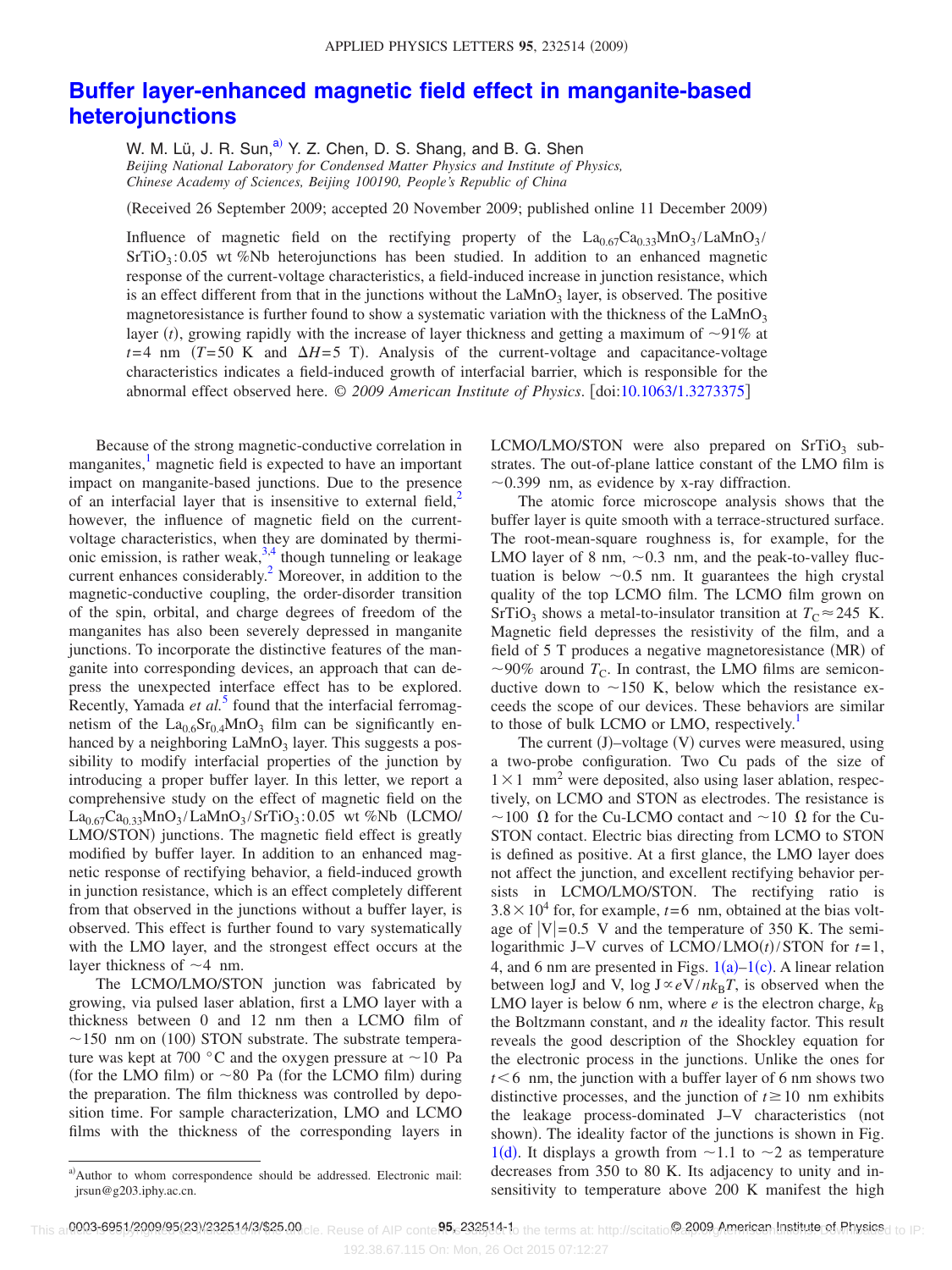<span id="page-3-0"></span>

FIG. 1. (Color online) Semilogarithmic plot of the current-voltage characteristics measured with and without magnetic field for the LCMO/  $LMO(t)/STON$  junctions with  $t=1$  nm (a), 4 nm (b), 6 nm (c), and the ideality factors of the typical junctions as functions of temperature (d). The bottom cut-off of the J–V curves is due to the limit of our ammeter. Inset plots are exemplified close views of the variation of the J–V curves in magnetic field.

quality of the junctions and the thermionic emission characters of the transport process.

As expected, the junction with an ultrathin buffer layer is insensitive to magnetic field, and changes in the J–V relations are very small even for a field change of  $0-5$  T [Fig.  $1(a)$  $1(a)$ ]. The strongest effect appears in the junctions of  $t=4$  nm, shown by an obvious downward shift of the logJ–V curve upon the application of magnetic field [Fig.  $1(b)$  $1(b)$ ]. However, a LMO layer exceeding 6 nm depresses the magnetic field effect again [Fig.  $1(c)$  $1(c)$ ]. In contrast, the J–V characteristics of LMO/STON are dominated by leakage current, without visible response to magnetic field.

<span id="page-3-1"></span>Figure [2](#page-3-1) illustrates the MR, defined as  $J(0)/J(5T)-1$ , as a function of positive bias for selected junctions *t*= 4 and



FIG. 2. (Color online) MR as a function of bias voltage for the  $LCMO/LMO(t)/STON$  junctions with  $t=4$  nm (a) and 6 nm (b). The two inset plots present the temperature and magnetic field dependence of the MR, respectively. Arrow marks the critical voltage of the electronic

<span id="page-3-2"></span>

FIG. 3. (Color online) (a) MR as a function of the LMO layer thickness, obtained under the bias voltage of  $0.5$  V. The data for  $t=6$  nm are obtained from the low bias process. (b) Field-induced current change as a function of bias voltage for the sample *t*= 6 nm, obtained at the temperature of 230 K. (c) File-induced variation of interfacial potential as a function of the LMO layer thickness. Shaded area marks the difference of the high and low bias processes. (d) Reciprocal square capacitance as a function of bias voltage for the LCMO/LMO(2 nm)/STON junction, measured with and without magnetic field. Solid lines are guides for the eye.

6 nm. For the first junction, the MR is  $\sim$ 91% at *T*=50 K, and nearly linearly decreases to  $\sim 30\%$  as temperature approaches 350 K. It is interesting that the MR effect remains significant even at the temperatures much greater than  $T_c$ [top inset in Fig.  $2(a)$  $2(a)$ ]. The MR displays a monotonic increase with applied field at a fixed temperature, and there is no tendency to saturation up to  $5$  T [bottom inset in Fig.  $2(a)$  $2(a)$ ]. Effects of electric biases on MR are quite weak, and only a slight decrease in MR as V grows occurs. The MR of the second junction is relatively low, and the maximal MR is only  $\sim$  27%. The most remarkable feature for this junction is the two-step MR-V behavior. The MR undergoes a sharp drop at a critical voltage, suggesting the different magnetic responses of the two processes. Figure  $3(a)$  $3(a)$  is a summary of the MR effect in different junctions. The MR is low when *t* is small, grows monotonically as layer thickness increases from 1 to 3 nm, decreases when *t* exceeds 4 nm, and vanishes above  $\sim$ 7 nm.

Positive MR also occurs under negative biases. It is small in both the high and low bias ranges, and gets a maximum of  $\sim$ 150% around  $-3$  V. These behaviors are similar to those observed in  $CaMnO<sub>3</sub>/STON<sup>6</sup>$  and could be ascribed to the depression of impact ionization by magnetic field.<sup> $\prime$ </sup> In the following we will focus on the MR under forward biases. In general, the MR of the manganite junctions is negative, and usually appears in heavily hole/electron-doped junctions, for which tunneling current determines the J–V characteristics. In this case, magnetic field can produce a reduction in depletion width of the junction, as demonstrated by the increase in capacitance. $3$  Different from the tunneling process, thermal process is insensitive to magnetic field, and the MR is quite low as observed in simple manganite junctions. $3,4$  $3,4$  The mechanism for the positive MR under positive biases, which is a combined effect of the LCMO/LMO and LMO/STON interfaces, may be completely different from those known at present. To get a deep understand of this phenomenon, it This artensition pyrighted as indicated in the article. Reuse of AIP content is subjected be instructive to check the yariation in the interfacial to IP: